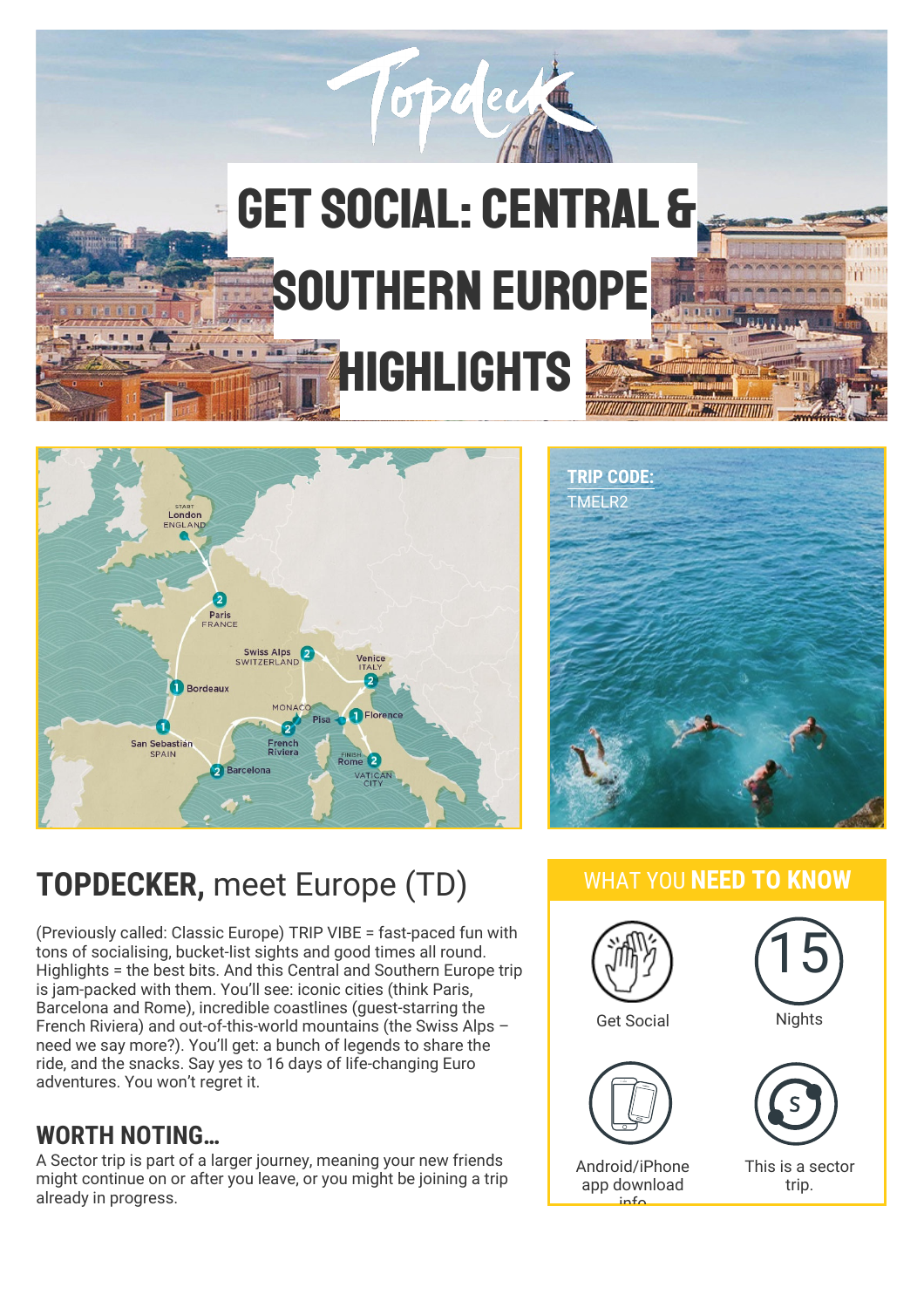## **HI,** and thanks for choosing to holiday with Topdeck

You can rest assured that we'll pull out all the stops to make your trip unforgettable. Now it's time to get excited about your holiday...

# ABOUTYOUR TRIP NOTES

These Trip Notes contain everything you need to know before your trip departs – including where to meet and what to bring. We recommend that you read these notes thoroughly so you know what to expect on your trip of a lifetime. Also, you can easily download and print this document off so you can bring it with you when you travel.

Please bear in mind that some points should be taken as a guide only – after all, everyone's different! For example, daily spending money and clothing lists can vary from one person to the next, so don't be alarmed if you don't expect to spend (or even wear) so much!

**PLEASE NOTE**: We strongly urge you to refresh this document as close to the time of your departure as possible to ensure you have the most up-to-date accommodation list and information available.

### **ON THE BUCKET LIST (INCLUDED)**

- + Paris highlights drive
- + Orientation walk of Bordeaux with Trip Leader
- + Barcelona highlights drive
- + Orientation walk of Nice with Trip Leader
- + Walking tour of Monaco with Trip Leader
- + Walking tour of Venice with Trip Leader
- + Visit Pisa and see the famous Leaning Tower
- + Walking tour of Florence with local guide
- + Walking tour of Rome with Trip Leader

#### **MORE INCLUSIONS**

- + Paris highlights drive
- + Orientation walk of Bordeaux with Trip Leader
- + Barcelona highlights drive
- + Orientation walk of Nice with Trip Leader
- + Walking tour of Monaco with Trip Leader
- + Walking tour of Venice with Trip Leader
- + Visit Pisa and see the famous Leaning Tower
- + Walking tour of Florence with local guide
- + Walking tour of Rome with Trip Leader

### YOUR TRIP WILL START

### **PICK UP:**

London Europe

### YOUR TRIP WILL FINISH

### **DROP OFF:**

Rome Italy

# Trip currencies

- + England -
- + France -
- + Spain -
- + Monaco -
- + Switzerland -
- + Italy -
- + Vatican City -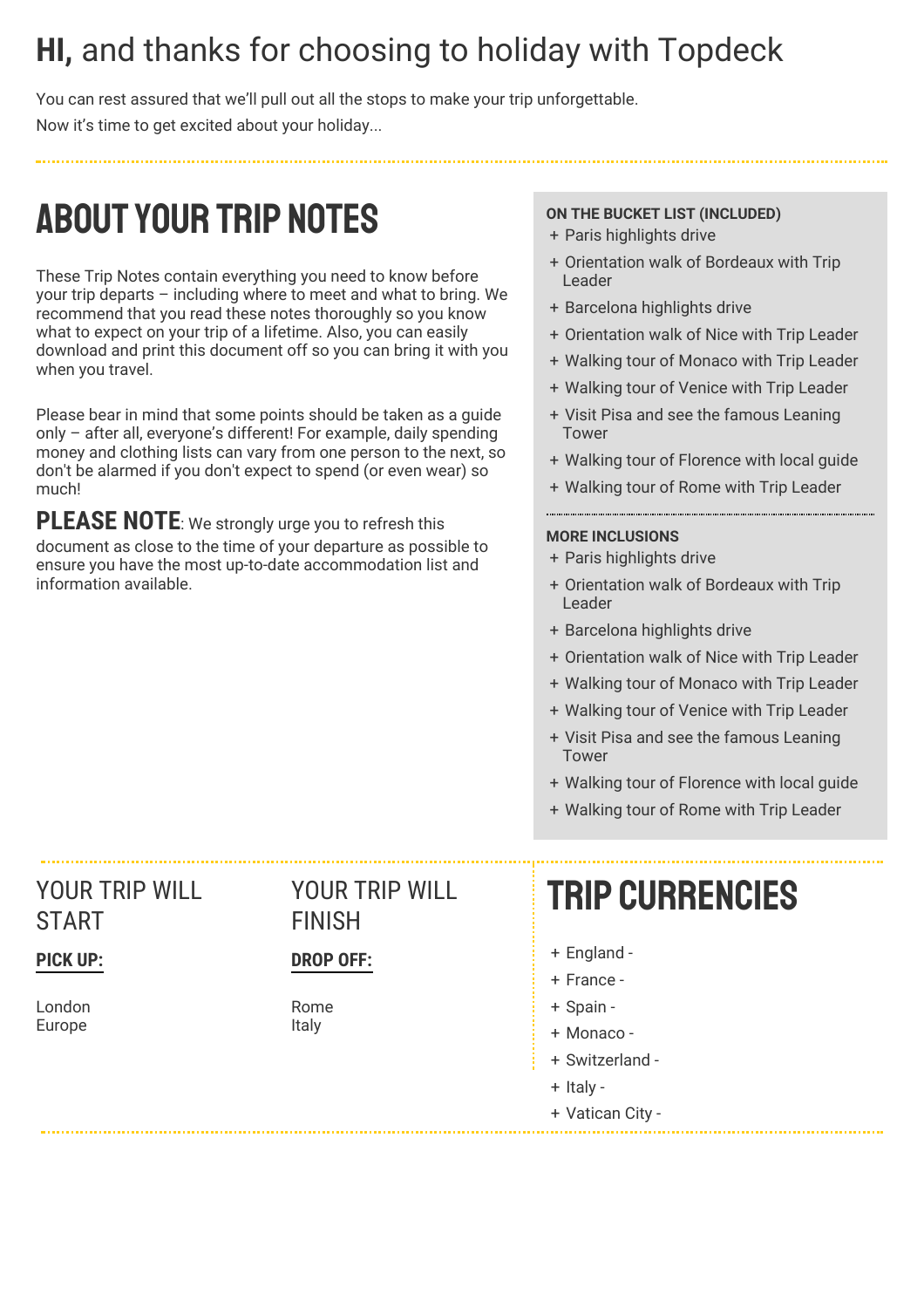# YOUR ITINERARY

### DAY 1 | LONDON (ENGLAND) – PARIS (FRANCE)

You wanted iconic, so where better to start than in the OG of classic capitals? Meet the crew in London, stock up on supplies and settle in as we make tracks for the City of Lights. The home of Coco Chanel, lil' Mona and the world's yummiest macarons – Paris has earnt its rep as the European capital for all things culture, fashion and cream-filled, carb-loaded deliciousness. Tick off all the showstoppers on a driving tour before tonight's group dinner. Bon appétit!

**MEALS:** 《☆》

**INCLUDED TODAY:**

+ Dinner +

+ Paris highlights drive

## DAY 2 | PARIS

We've given you 24 hrs to make every second count à Paris. Create a solid dent in your bucket list with a visit to the Louvre (book your tickets in advance!) and the Musée d'Orsay. Flash some plastic along the Champs Elysées. Discover the hidden gems down Paris's backstreets. Walking not your thing? Give those calves a workout on an optional bike tour. Or soak up the Parisian vibes from the water while cruising the Seine. Tonight, dress to impress for an optional cabaret show. Think: sparking lights, death-defining acrobatics, the can-can and more feathers than are necessary.



- + Parisian cabaret show: from €75
- + Seine River cruise: from €10
- + Bike tour of Paris: from €30

## DAY 3 | PARIS – BORDEAUX

Don't drink your vino out of a cask? You're gonna love the next stop. Bordeaux: where half the city is UNESCO World Heritage-listed and vineyards reign supreme. Get your bearings around this 1200-year-old city with our expert Trip Leader before enjoying some free time to explore. Dinner tonight is up to you. Just make sure you leave room for desert – you're going to want to try a canelé (can-eh-lay). Trust us.



### **INCLUDED TODAY:**

+ Breakfast +

Orientation walk of Bordeaux with Trip Leader

## DAY 4 | BORDEAUX – SAN SEBASTIÁN (SPAIN)

Peer out the window as we roll through the vineyard-covered French Basque country into Spain. Smell that sweet coastal air: welcome to San Sebastián! This arvo = possibilities. Join the crowds of beachgoers at La Concha. Jump on a ride at one the oldest theme parks in the world. Or take a cold beer up Urgull Hill for incredible views over the bay. Later, choose your pants wisely – if you're embarking on a pintxos-bar-crawl tonight, you're gonna need a LOT of room.



+ Breakfast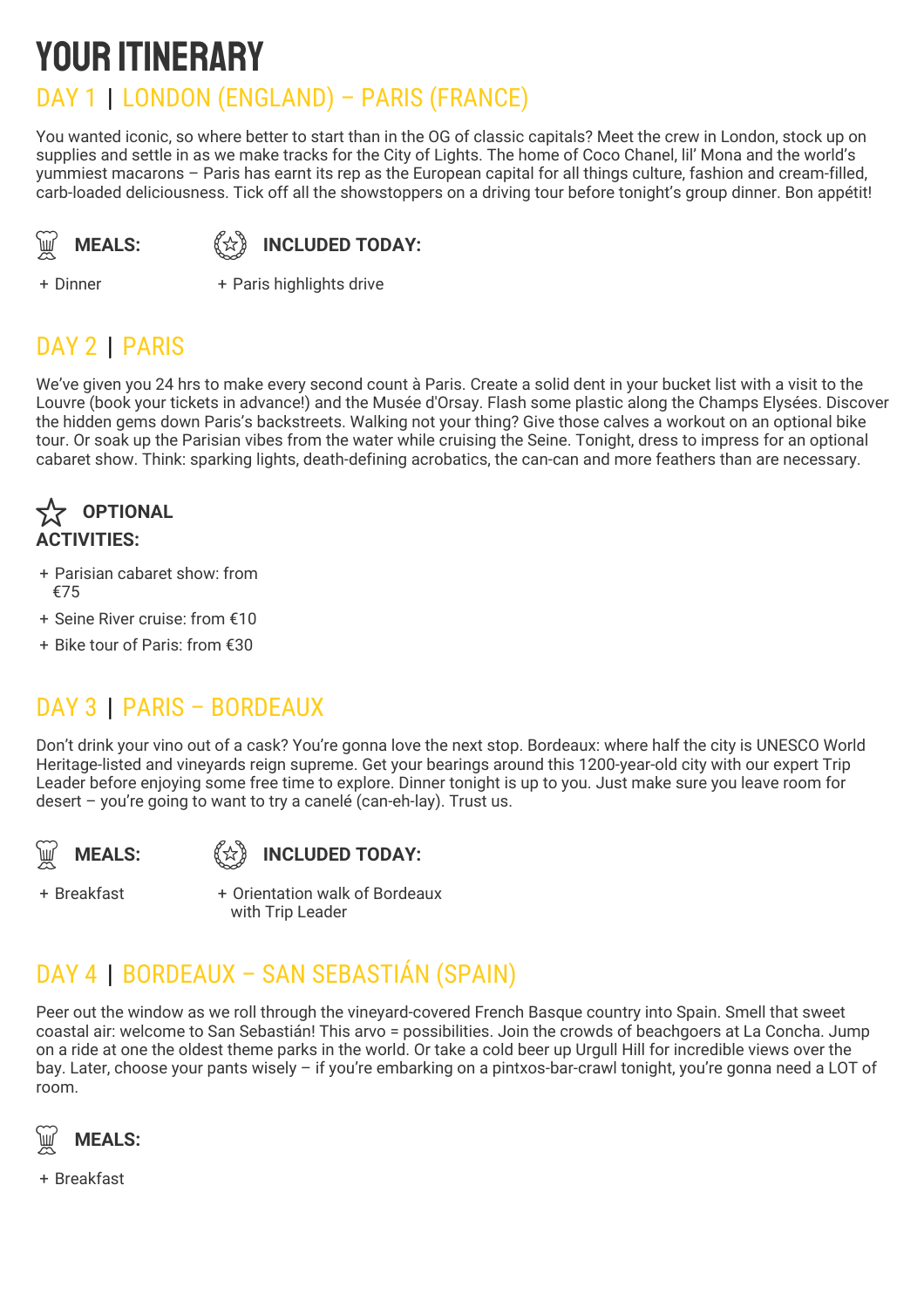## DAY 5 | SAN SEBASTIÁN – BARCELONA

Onwards to the capital of Catalonia. Bienvenidos to the city of art nouveau, sexy accents and (most importantly) tapas. Get a feel for Barça on a driving tour – ticking of the likes of Olympic Park, Plaza Espanya, the National Museum and Montjuïc Hill. Then: round up the crew and track down some paella (it's rice, it's nice, don't think twice). Later, there's an optional show on the cards at the oldest flamenco tablaos in Barcelona. Embracing the new and exotic? Tick.

$$
\bigcirc \hspace{-0.1cm} \bigcirc \hspace{-0.1cm} \bigcirc \hspace{-0.1cm} \mathsf{MEALS:}
$$

 $\widetilde{\mathbb{R}}$  **MEALS:**  $\begin{pmatrix} x \\ y \end{pmatrix}$  included today:  $\begin{pmatrix} x \\ y \end{pmatrix}$ 

+ Breakfast +

+ Barcelona highlights drive

**OPTIONAL ACTIVITIES:**

+ Flamenco show in Barcelona: from €15

### DAY 6 | BARCELONA

Time to do your own spontaneous-this-is-what-I-came-for thing, amigos. But if you need some suggestions, we've got your back. Park Güell and Sagrada Familia are straight-up must-sees. BUT don't think you can just stroll up in there – you're gonna need to book tix online first. Then: explore the crazy that is Las Ramblas, head to the ice bar along the beach, or get lost amongst the maze of winding alleys in the Gothic Quarter. Lose yourself, find yourself, then grab a beer. Tonight's your last chance to see what Ed Sheeran was on about and hit the d-floor with your trip mates – we're out of here in the morning.

## DAY 7 | BARCELONA – FRENCH RIVIERA (FRANCE)

Start practising your bonjours and s'il vous plaîts as we follow the Mediterranean coast to the glamorous French Riviera. After getting the run about Nice's Old Town with our Trip Leader, the rest of the afternoon is up to you! Indulge in a bit of celeb spotting. Head to the beach for a dip. Or seek out some seriously good seafood. Tonight, hit up a local bar for happy hour with the gang. This is livin'.

**MEALS:** 《☆》



+ Breakfast +

+ Orientation walk of Nice with Trip Leader

## DAY 8 | FRENCH RIVIERA, INCLUDING MONACO

Today, you do you! Laze on the beach (sunloungers advised). Or go wild in the designer boutiques in the town centre. Try all the decorative pastries your jeans can handle – then work them off with a walk up Castle Hill for alll the views. The choice is yours. Later: we'll turn it up a notch with a boujee visit to Monaco. See how the 1% live (hint: it involves Ferraris and bathing in caviar), stroll by world-class casinos and let your jaw drop at the superyachts parked up along the waterfront.



+ Walking tour of Monaco with Trip Leader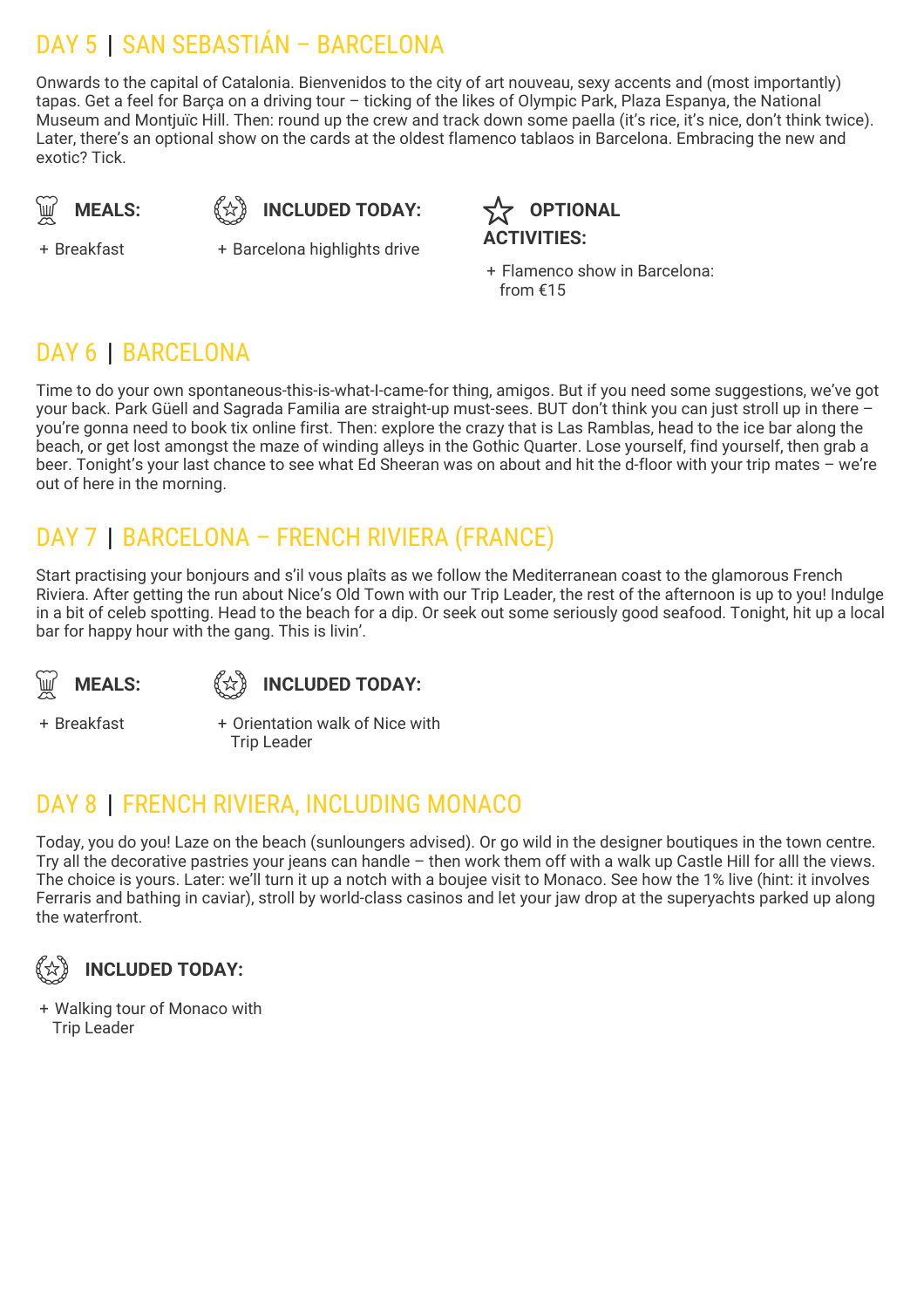### DAY 9 | FRENCH RIVIERA – SWISS ALPS (SWITZERLAND)

Squeeze in one last swim. Down your (French) coffee. And wave au revoir to the coast – we'll be trading ritz and glitz for snowy peaks as we head to the mountains. Glue your face to the window as we weave our way into one of the largest nature conservations in Switzerland. Tonight we're bunking down in the jaw-dropping Swiss Alps. Sit back in the fresh alpine air, sip on a cold beverage and peel open that new pack of playing cards. Poker, anyone?



+ Breakfast

## DAY 10 | SWISS ALPS

If the Swiss Alps had a Tinder bio it would read: fun-filled outdoor enthusiast – looking for a fellow adrenaline junkie to share adventures with. Swiping right? Hell yes. Hiking. Biking. Skydiving. Helicopter-ing. This place has it all. Or keep two feet on the ground with a valley walk. You can even hop aboard the Jungfraubahn railway for a visit to the Jungfrau Mountain summit. Trust us, whatever you choose – your SD card is going to be full of amazing AF pics by the day's end.

**OPTIONAL ACTIVITIES:**  $\boldsymbol{\mathrm{\hat{x}}}$ 

- + Scenic excursion to Jungfrau ('The Top of Europe'): from 161.80 CHF
- + Skydiving in the Swiss Alps: from 450 CHF

## DAY 11 | SWISS ALPS – VENICE (ITALY)

No lies – we have a bit of a drive today. Who's got the AUX cord? We'll park up in the Floating City later this afternoon. Home to over 400 bridges and birthplace of Vivaldi, it's time to see what all the fuss is about on a walking tour with our Trip Leader – ticking off the likes of St Mark's Square, Doge's Palace and Accademia Bridge. Then, the rest is up to you. Our suggestion? Stop and embrace the moment. Enjoy a spritz or scoop (or two) of the good stuff overlooking one of Venice's fuchsia-pink sunsets. This is it.





+ Breakfast +

Walking tour of Venice with Trip Leader +

**OPTIONAL ACTIVITIES:**

+ Get a personalised trip T-shirt or hoodie: from €21

### DAY 12 | VENICE

You know it as the Floating City, but this place is actually sinking (slowly). So get cracking! Do the obvious and take an optional gondola ride down the Grand Canal. You're in Venice after all. Need some suggestions on how to make the most of your free time? Insider tip: head off the tourist trail with a trip to Giudecca Island. Seek out the epic Libreria Acqua Alta bookshop. Or get lost hunting down the perfect gelato. Centuries-old architecture. Inventive cuisine. And a bucket-load of culture. You're not going to be bored.





+ Breakfast

+ Gondola ride: from €30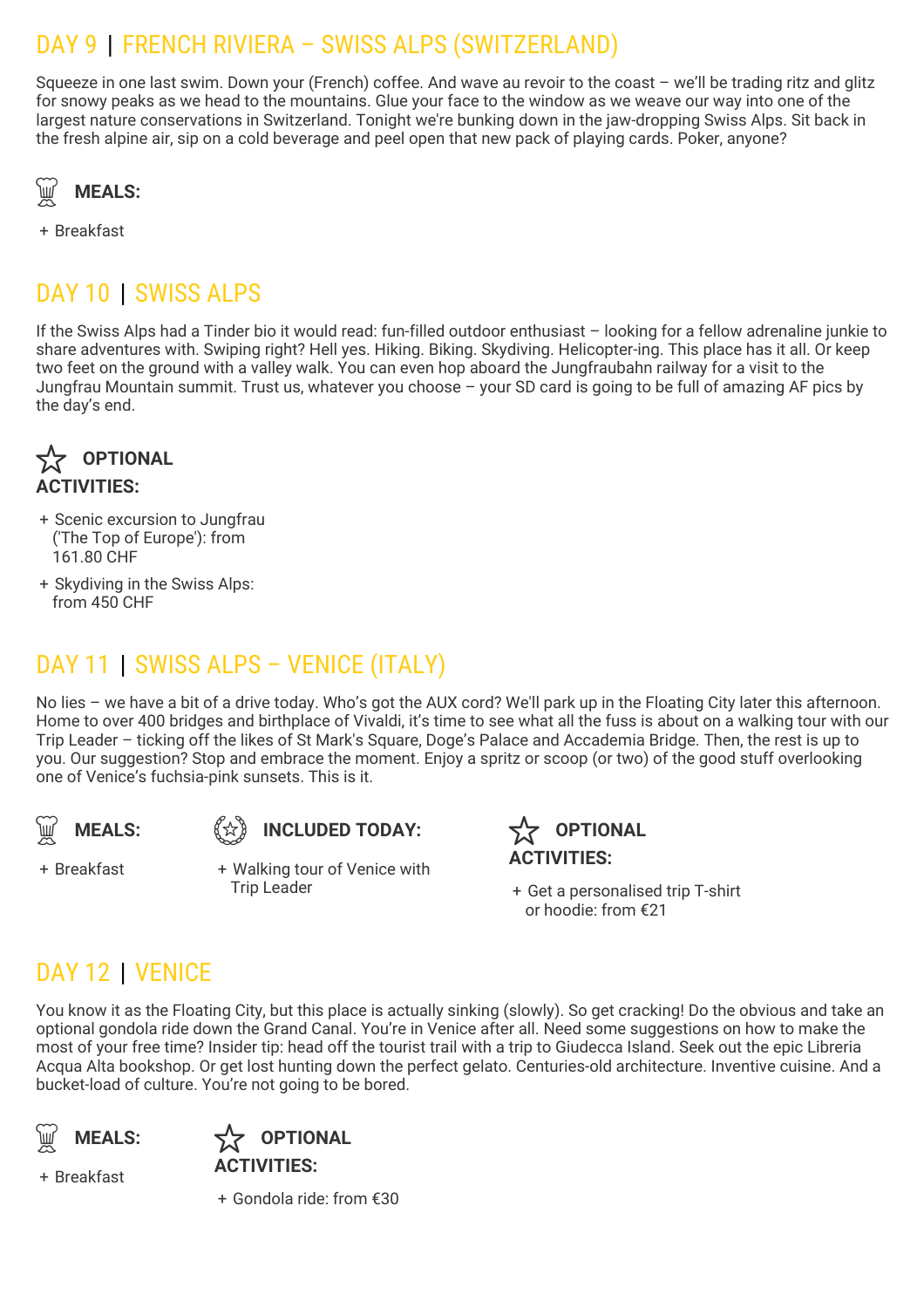### DAY 13 | VENICE – PISA – FLORENCE

We're hitting the frog and toad after breakfast. First stop: Pisa. Think of a creative pose for THAT photo (please). Then, make your food baby sing as we roll into the capital of Tuscan cuisine. You've got free time to stroll along the Arno River and watch the sunset before hunting down some classic Italian grub. Later: did someone say karaoke? If you're feeling it, join the gang in a battle of the classics at the bar later. Or hunt down a gelateria for a scoop (or two) of the good stuff – we mentioned it was invented here, right?

**MEALS:** 《☆》

**INCLUDED TODAY:** 

+ Breakfast +

Visit Pisa and see the famous Leaning Tower

## DAY 14 | FLORENCE – ROME

This morning we're time travelling with a local guide – soaking up heaps of history, artistic charm and all the dazzling architecture only Florence can deliver. Uffizi Gallery? Tick. Ponte Vecchio? Uh-huh. Piazza della Signoria? Yep. And the showstopping Duomo? Of course. Then, bella Roma awaits – strap in for one EPIC walking tour. Pass by the Pantheon, (don't) sit on the Spanish Steps, check out the mighty Colosseum and throw your spare cents in the Trevi Fountain. Legend has it if you throw one coin in the Fountain you'll return to Rome. Throw in two, and you'll find love here. Single ladies, assemble!

**MEALS:** 《☆》



+ Breakfast +

- Walking tour of Florence with local quide
- + Walking tour of Rome with Trip Leader

### DAY 15 | ROME

Vespas. Espresso. Two-cheek kisses. Aggressive hand gestures. And pizza the way it's supposed to taste. Here's a free day we prepared earlier. Count your blessings on an optional tour of Vatican City, then get lost amongst two-anda-half millennia worth of history. Head up Capitoline Hill for awesome views. Grab a bite at Lost Food Factory (arguably one of the best sandwich spots in town). Or as the locals do and indulge in a little dolce far niente (delicious idleness) at a local cafe or piazza. Tonight, get the gang together for one last group dinner – we're gonna give this adventure-of-a-lifetime the send-off it deserves!

**MEALS:** 

**OPTIONAL ACTIVITIES:**

+ Dinner

+ Guided tour of Vatican City: from €60

### DAY 16 | ROME

This is where we leave you #Topdeckers. But who said the adventure has to end? Swap those Insta handles and get planning – we hear Greece is lovely this time of year!

# **TIPPING**

### **NO TIP NECESSARY**

Your Topdeck Trip Leaders and Drivers never expect tips, and they won't ask for any either. We also know how much tipping can cost you. So go ahead – spoil yourself with the money you save traveling with us (just don't forget Mum's souvenir).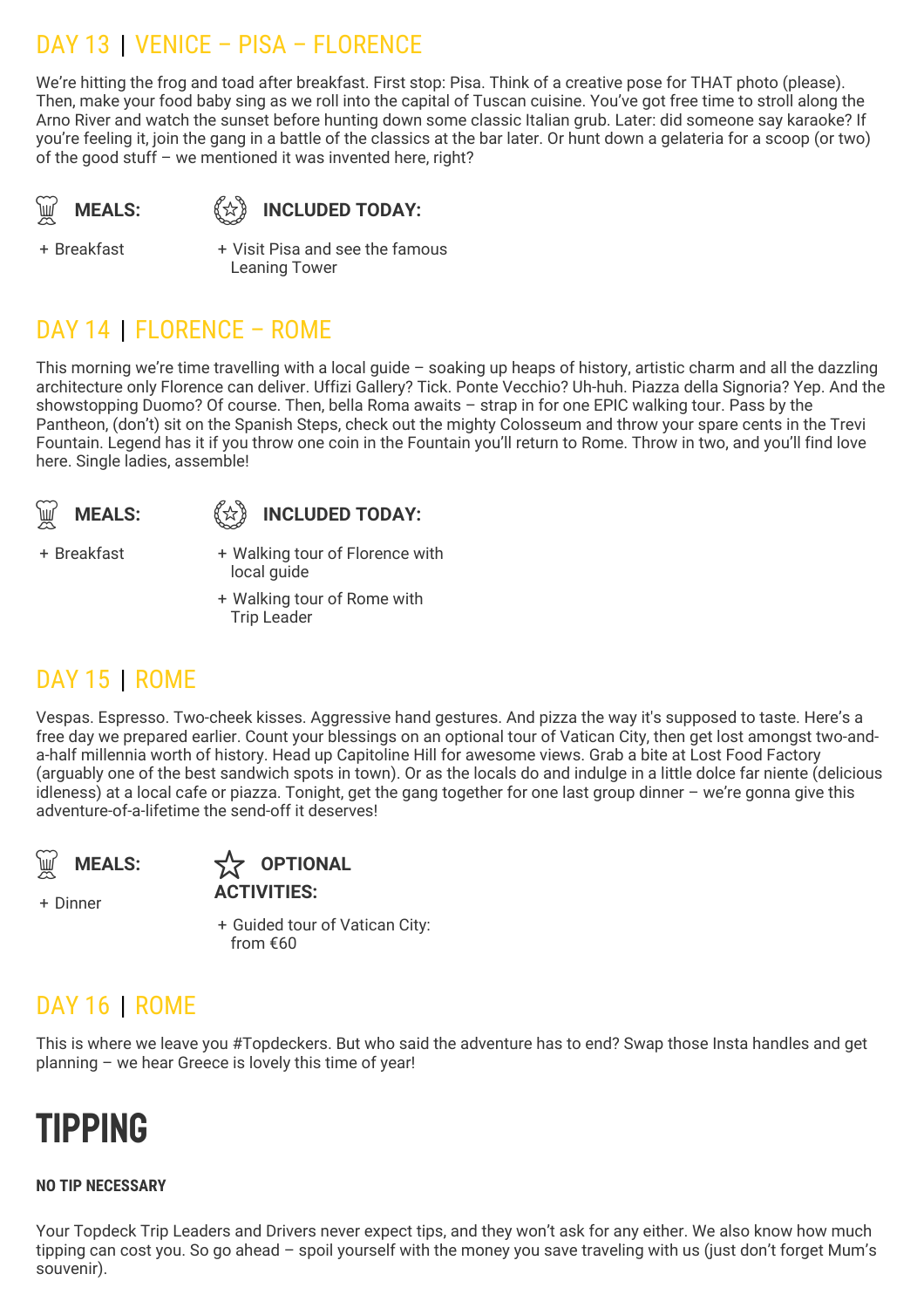# Topdeck Travel App

Our app is available to download before you travel. With a range of cool features including a currency converter, budget planner, check-in tool and group chat, it'll help you plan your trip like a pro. Think of it as your very own Topdeck Trip Leader in the palm of your hand.

#### **TRIP GROUP CHAT**

Connect with your fellow Topdeckers before you depart and begin your magical friendship in the flash of a winking face emoji.

#### **ITINERARY VIEWER**

Get the lowdown on where you'll be going and what activities you'll be doing on each day of your trip with this handy little tool.

#### **CHECK-IN**

Plug in all your vital deets and we'll keep them safe for when you really need them. Making your life easier, one swipe at a time.

#### **BUDGET TRACKER**

Keep an eye on your holiday spending, leaving you with more FUN-ds to play with. Think: elaborate Spanish feasts (not questionable supermarket sandwiches).

#### **MAPS**

Navigate your way to meeting points and lesser-known local gems using pins dropped by your Trip Leader, seek out your own bucket list sites and take to the streets like a pro.

Once the trip is over, you'll need the app to give us feedback about your trip experience. We love to hear what you thought about your trip, as it helps to give us an idea of the things we're doing well and the things we could be doing better.

**PLEASE NOTE:** The Topdeck Travel App should only be downloaded once you have booked your trip. You will not be able to log in unless you have a Topdeck booking reference number.

**GET IT FOR [IPHONE](https://itunes.apple.com/gb/app/topdeck/id994727866?mt=8) GET IT FOR [ANDROID](https://play.google.com/store/apps/details?id=com.FlexiTechSolutions.TopDeck&hl=en)**



# Passenger safety

#### **NIGHTS OUT**

One of the best parts of travelling is experiencing the nightlife and entertainment each city has to offer. However,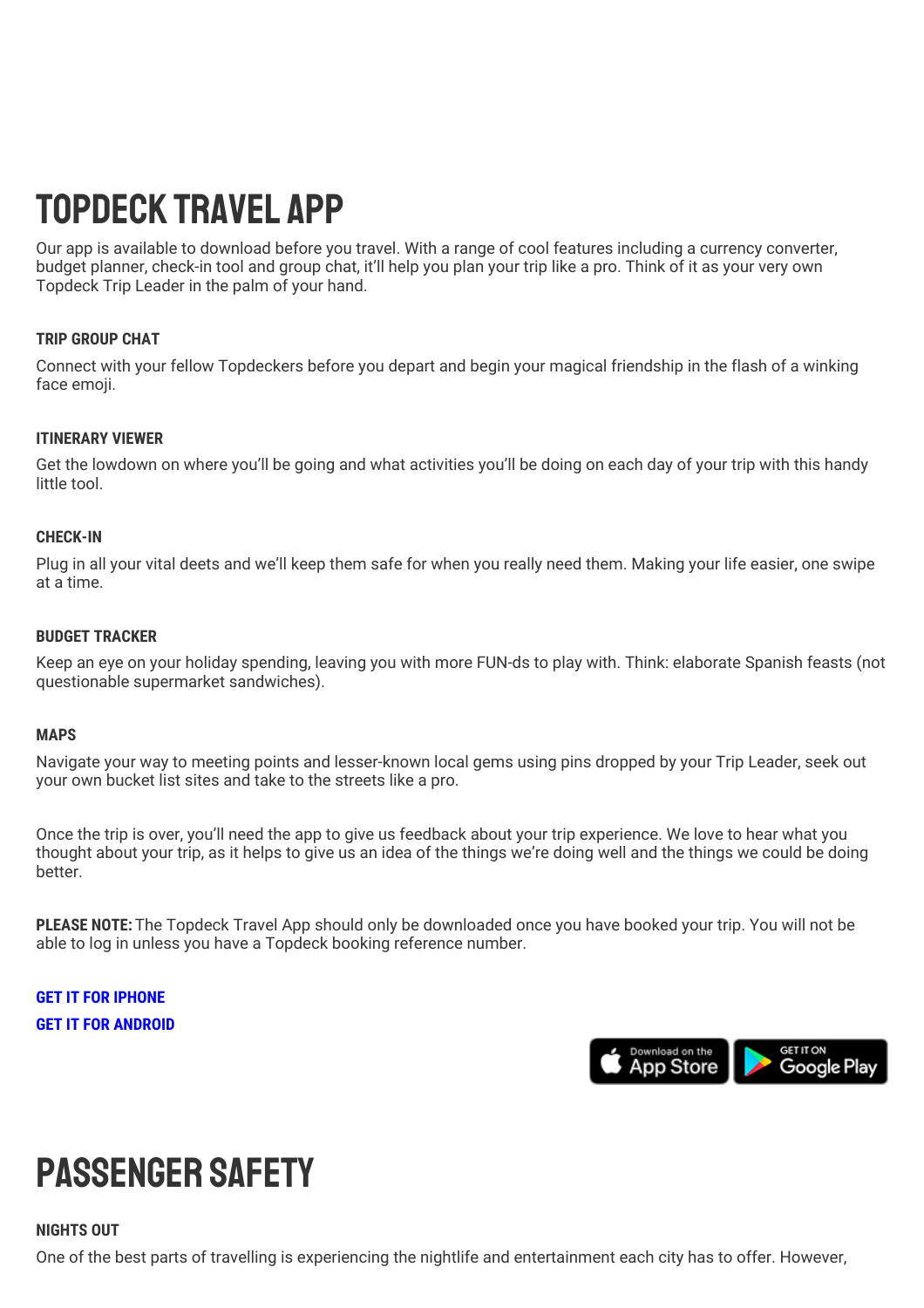amidst the fun and excitement, it's important to be aware of your surroundings and personal safety as well. Before you hit the road with us, be sure to familiarise yourself with the following safety information.

When you're on a night out, remember to avoid walking alone, particularly through deserted areas like beaches and back streets. Always stick together, take a registered taxi where possible, and keep a note of your accommodation details so you can find your way back to your fellow Topdeckers if you become separated. It's also a good idea to get your Topdeck trip mates' mobile numbers in case you need to get hold of them while out and about.

In some countries, alcoholic measures can be considerably larger than what you may be used to. Try to keep track of what you're drinking, and if you see one of your trip mates looking a little worse for wear, take them back to your accommodation. Never leave your drink unattended.

It's also important to be aware that what you might consider harmless flirting may be interpreted differently in some countries. Be yourself and have fun, but stay savvy – you don't want to find yourself in an uncomfortable situation.

#### **RESPECTING FELLOW PASSENGERS**

Here at Topdeck, we're all about inclusivity. We want to make sure that everyone has a great time on our trips, and that everyone feels like they're part of one happy Topdeck family.

What we're not about is excluding people or making them feel like they don't belong - that's just not what families do. That's why we always encourage Topdeckers to be kind and courteous to their fellow passengers. The golden rules? Always remember to respect each other's space, be mindful of causing excessive noise in shared accommodation and treat others how you'd wish to be treated yourself. Easy!

#### **DRUG USE**

Topdeck has a strict zero-tolerance drug policy. Passengers should not bring any illegal substances onto the Topdeck coach or into any of the accommodation we stay in on our trips. This includes marijuana, even if it is legal in some of the states your trip passes through. If you are found in possession of drugs, you will be removed from the trip. All instances of drug possession will be reported to Topdeck Head Office, who may consider alerting the relevant authorities.

**REMEMBER –** if you are found in possession of drugs, not only could you risk getting in trouble with the local police, but our Driver will also be held responsible if drugs are found on the Topdeck coach. Trust us, you wouldn't want that to happen to any of our Drivers - they're awesome.

#### **MENTAL HEALTH AND WELLBEING**

Culture shock, homesickness, random periods of feeling down – these things happen and are totally normal. You can rest assured that if you're feeling low, your Topdeck crew will do their utmost to cheer you up again**.**

Measures you can take to look after your mental health and wellbeing while on the road with us are:

- + Call home. Sometimes it's nice to hear a familiar voice and have a good old-fashioned catch up with your loved ones
- + Eat well. Never underestimate the power of a good, wholesome meal. Nobody feels at their best when they're hungry!
- + Drink responsibly. Not only will you swerve the dreaded hangover, but by keeping an eye on what you drink, you could also avoid getting into any potentially uncomfortable situations
- + Talk to your Trip Leader. Don't forget, they're probably far from home, too so they're sure to know of some triedand-tested ways to beat the blues
- + Integrate with your fellow Topdeckers. This one is key! The more fun you're having on your trip, the less likely you are to feel homesick (trust us).

#### **HOW TO BE A RESPONSIBLE TRAVELLER**

Responsible travel isn't difficult to achieve. With a little conscious thought and preparation, you can have an awesome holiday AND have a positive impact on the places you visit. Sweet!

Here are five things you can do to ensure you're travelling responsibly:

- + Conserve water. You know the drill reuse your hotel towels, take short showers and remember to turn off the tap when you're brushing your teeth
- + Reduce your waste. Ditch the plastic bag, refuse unnecessary packaging, dispose of your waste responsibly and recycle as much as possible
- + Go local. Hunt down locally owned and operated restaurants and bars, shop in local markets and book tours and activities run by local guides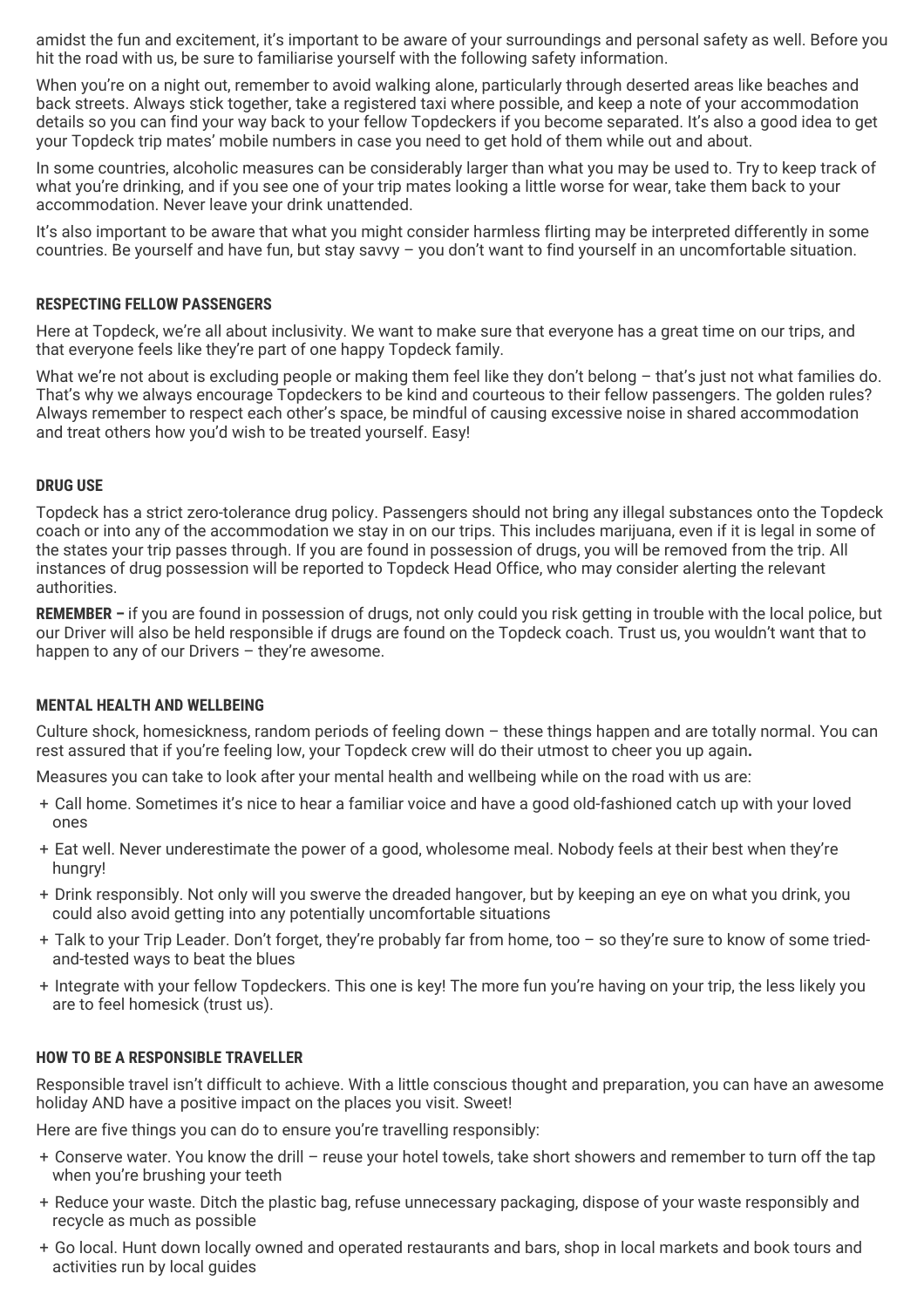- + Consider the wildlife. Avoid any attractions that involve closely engaging with wild animals
- + Respect local people and culture. Obeying local laws is a given but also remember to dress and behave in a manner appropriate to the community. Be polite and keep an open mind!

# OTHER INFORMATION

# Insurance

Before your trip departs, it's compulsory for all passengers to take out comprehensive travel insurance covering cancellation, medical expenses (including repatriation), loss or damage to baggage and personal belongings, money and personal liability.

World Nomads provides comprehensive travel insurance for people from over 140 countries. For more information, visit **[www.topdeck.travel/travel-insurance](http://www.topdeck.travel/travel-insurance)**.

# Passports and Visas

Please make sure your passport is valid for at least six months after the last day of your trip. Some countries will refuse entry if you do not have at least six months validity remaining on your passport after your departure date. Depending on your nationality, you may require a visa to enter certain countries.

It is your responsibility to obtain visas prior to your trip departure. To determine which visas you'll need, you can consult either your own government's website or the government websites of the countries in which you will be travelling.

**PLEASE NOTE:** Some visas can take up to six weeks to acquire, so don't leave it until the last minute. Also, bear in mind that the validity of a visa often runs from its date of issue rather than the date of entry into the country. Please check with the appropriate embassy/embassies prior to departure, as requirements do change periodically.

# **WHAT TO BRING**

Based on our experience, these items are key. Everyone's different though – so if you want to bring more or less, go for it (as long as you don't exceed your 20kg allowance, that is!)

Heading on our Namaste India trip? Your luggage is capped at 15kg, so maybe leave the hairdryer at home.

- + 1 pair of comfortable walking shoes
- + 1 pair of smart casual shoes
- + 1 pair of thongs/jandals/flip-flops
- + 2 pairs of jeans/trousers